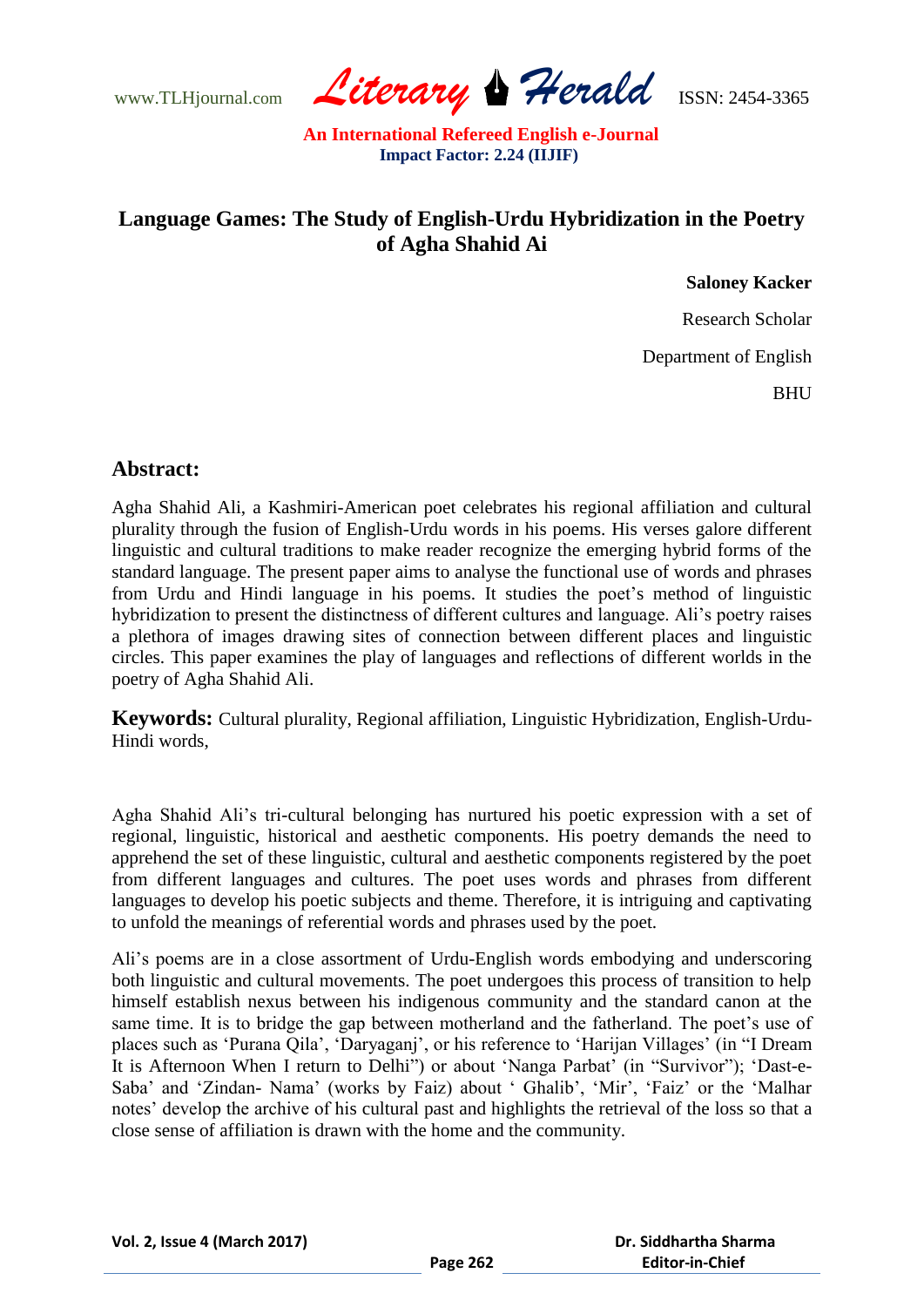www.TLHjournal.com *Literary Herald*ISSN: 2454-3365

It is a voluntary mode of emphasizing the restoration of home and community in different geographical and cultural space. The cultural displacement as embraced and entertained by Agha Shahid Ali in carrying the hybrid tone of his poems (by putting in function the subcontinental form of English), is to heighten the literary and aesthetic potential of his own language. He is commemorating the unrecognized linguistic and cultural dwellings which were prevalent in the world much before the normative form of globally accepted language came to existence.

It is a key element of Ali"s verses that he introduces words from his native language without any translation. Ali, in this manner composes a localized version of English language such that the normative standard of English language is blended with native flavours. Recollecting his grandfather's memory, Ali shares:

"In a dim-lit shop he smoked hashish,

Reciting verses of Sufi-mystics". (36)

The grandfather"s habit of smoking is intricate with the technique of words that figure in a language system pertaining to his indigenous zone. Memory travels to time past with the idea of revealing personal history in inter-lingual method of poetic narration. It creates a cultural context that objectifies a postcolonial instinct of writing that could be implemented to set an alternative form of reading and understanding poetry. On an impersonal perspective, it could be implemented Ali plays with language system and words to focus on multi-lingual shades of Indian English poetry. As marked by Emilia Irancu in her article "Hybridization, Heteroglossia and the English language in Postcolonial literature' on the process of subcontinental English formation, and cultural identity, "what began in postcolonial writing as the creolisation of the English – language has become a process of mass literary transplantation, desegregation and cross-fertilisation a process that is changing the nature of what was once called English-literature or, more accurately literature in English at its very heart".(174 -175).

The poetic artifice of incepting words and terminology from a native speech community is even more region-oriented rather than format-oriented. The poet therefore tries to offer a more comparative framework for examining a region"s cultural and political concerns. It is a manner of resistance towards the regular form of composing poetry and stressing significance on the discourse of poetry that transmits a sensibility towards the unobserved speech community, and its cultural realm.

The poet's language is the language of desire focusing on memory carved out of cultural plurality. It delves deep to account for the way by which language is set with poetic subject to cross the national boundaries and to enter in a sub-system of dialectical relationship pertaining to a regional space. Therefore, the new language express and uphold historical, thematic, and stylistic gestures belonging to that community. In the verses of Agha Shahid Ali, we generally tend to observe a set of contesting cultures articulating their own set of community norms and alternatively shaping varying ideological concepts before the readers. Ali, in his poem "In the Mountains" from the book *The Half Inch Himalayas* introduces to his readers about the varying names of the God in Arabic culture and mentions about "God"s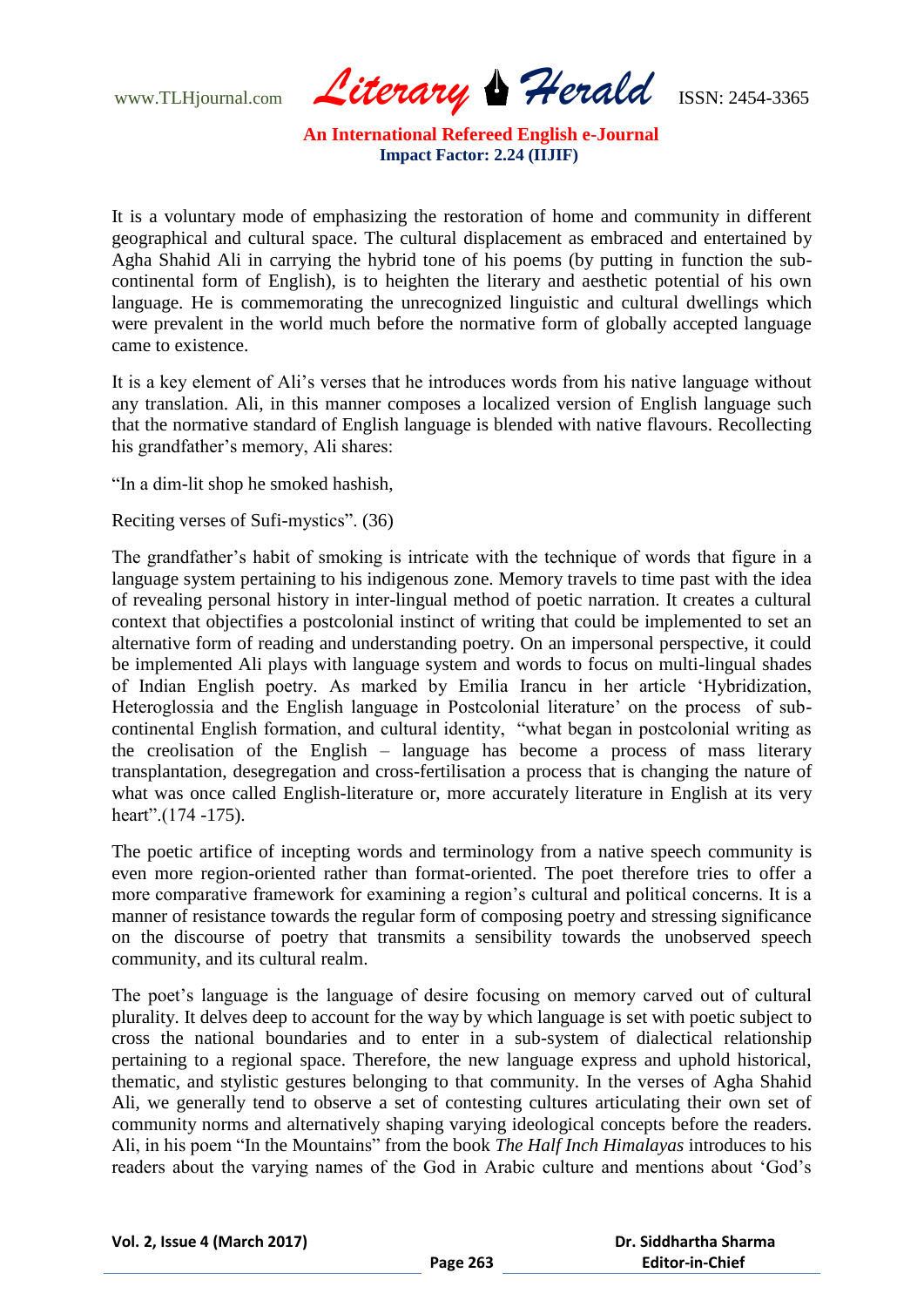www.TLHjournal.com *Literary Herald*ISSN: 2454-3365

ninety-nine Names in Arabic". Ali charts these examples in his verses to set and establish a cultural space that focuses on the plurality of English language. In this new space or the emerging canon that makes use of the practice of writing in sub-continental form of English, there undergoes a constant tension between the dominant language and the emerging one. The by-product of the dominant language and the resistant language leads to a linguistic cross-fertilisation or hybridization of the standard form of language with the unidentified one.

This case of hybridistaion of English language is time and again discussed by various scholars of Indian English literature based on their study of Indian English poetry. Anjum Hasan also draws apposition in same context in the article "Going Nowhere Always" and writes "My point through these examples is to emphasize the discontinuous, criss-crossing and overlapping nature of the Anglophone poetry scene. Further, there are different languages clashing creatively in each poet"s heart and mind. Agha Shahid Ali, for example, drew on North Indian Urdu tradition while living in US".

Shahid Ali"s use of different languages, endeavors these possibilities in his poems, in a highserious tone. There is a difference in the syntax, tone and diction of the words and their placements creating the effective radiance of local subjects. Shahid Ali brings such instances of words and idioms from the native tone to create statement of gestures and experiences of home. The poet is resistant towards the standard form of language, profoundly stating the tales and tones of one"s nation state, with the usage of local words. The historical phase of Indian freedom struggle is illumined in Shahid"s poetic language in his poem "I Dream It Is Afternoon When I Return to Delhi" as the poet talks about the places creating a series of pictures before the audience. He mentions about "Harijan Villages" or the "Prisoners Blinded in a Bihar Jail".

Owing its roots to Kashmir, the poetry of Agha Shahid Ali is molded with tribal culture, their language, songs, the Sufi approach, the Kashmiri music and art, the Persian saints and so forth. The art and its nurturance in the state of Kashmir are effective of a transcendence born out of Sufi-mystical approach. Comprised of Sufi-vision, Ali"s poetry is sacred and it is an expression to indulge in oneness with the God as found in songs and singers of the region.

Ali"s poems are set to echo the loss of a complex language system that possesses immense body of work and insightful meditations about a culture. He has tried to develop a nexus between Urdu- a language which seems to be at discomfort with its own current usage and English- a language that has successfully tried to manifest itself on a global platformlinguistically, culturally and politically. In writing poems that constitute of the intricacies of these two culturally driven linguistic circles, Ali tries to produce the hybrid panorama. The local language is generally seen as a site of pity rather than a site of beauty in comparison to the standard form of language in function. The poet tries to relocate the attitude of readers in acknowledging the role of a regional language.

Ali brings before the reader a linguistic break, a cultural void of the languages that come from margins and tries to relocate these marginalized sub-systems of language by making references from the lives of his grandparents, mother, father or any other situations. For instance, experiences of poet's father, grandfather and great- grandfather is distinctly jointed in each of these lines, from the poem "Cracked Portraits" as he writes: "the needles grazing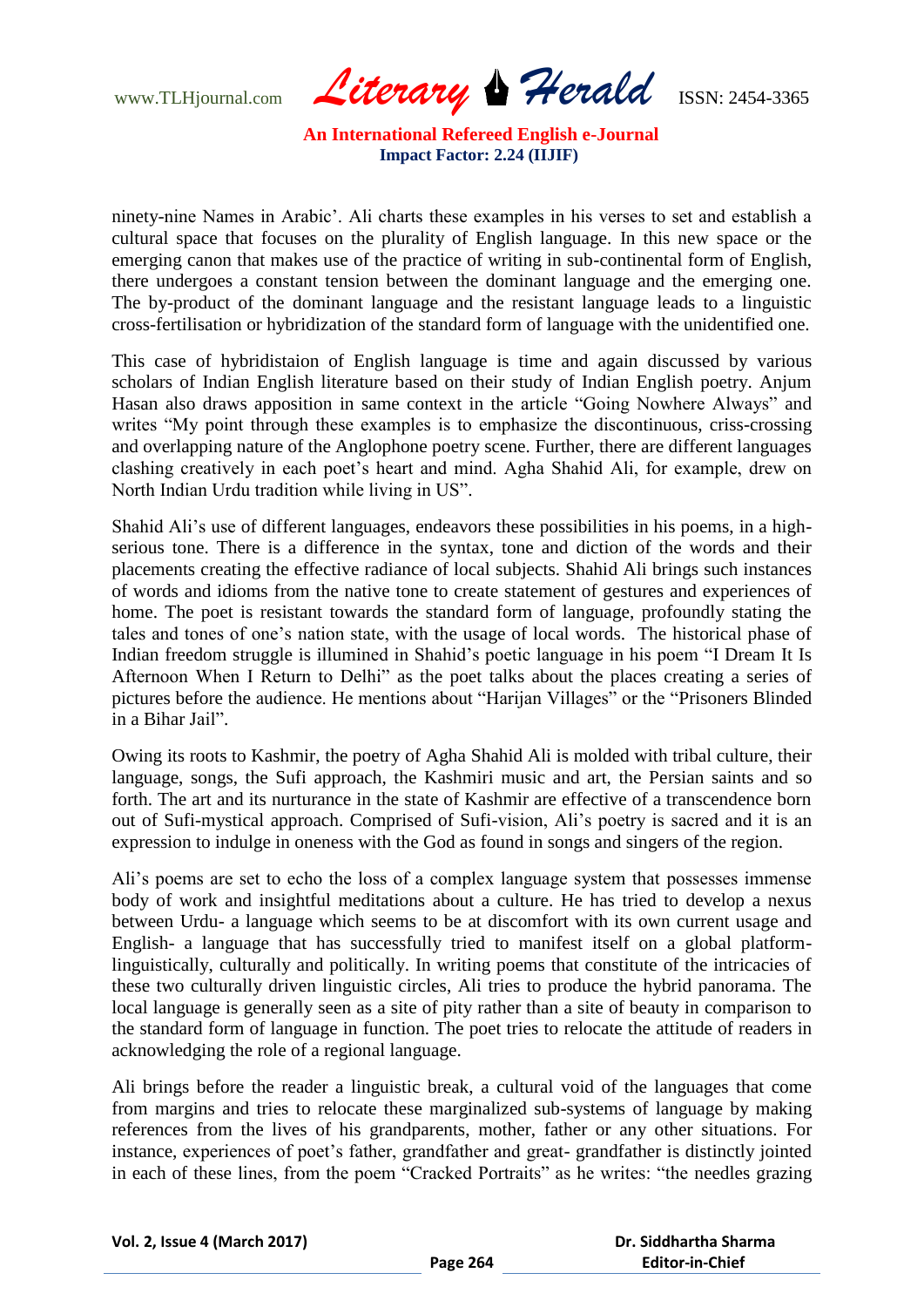www.TLHjournal.com *Literary Herald*ISSN: 2454-3365

Malika Pukhraj's songs"(35); "he smoked hashish, reciting verses of Sufi mystics"(36); "but loses me as he turns to Gandhi"(37).

Almost every poem blossoms with the local effect in some reference or the other. The game of language is stirred by the poet stretching the readers" imagination. The stress on vernacular dilutes the monotonous style which are non-existent in the texts. The oral stories of Urdu literary culture, the Arabian tradition and narratives from history discursively operate for old and current inter-textual disciplines.

Shahid"s poetry surpasses the features of simple poetry, in sharing cross-cultural emotions and experiences. His lived differences in ethnicity, geography, his witnessing of political upheavals and dark history brings a bricolage of intercultural poetic expressions. As he writes:

"They ask me to tell them what Shahid means

Listen-It means "The Beloved" in Persian, "Witness" in Arabic". (226)

The stress on different linguistic centers is emphasized in the poet"s name himself. Shahid Ali"s verse is determined both from his domestic and international experiences. The memory and reference keep forming the emotions which take the reader to understand the interrelation and differences of one language in function with the other. The references from many worlds in a single poem function as a hybridized and codified language where each pulp of reference reaches to its own discursive set of concepts. This poetry is not homogenous to allow reader move smoothly in one stratified domain.

It is an array of multiple linguistic conceptions that evolve the narrative of one set of language speakers with the other different set of language speakers. Ali's poetry has developed a concern for selection and combination of words to understand the role of the units of language. Again, and again the poet lays stress on the functions of the units of language in any set of discourse. Each word connotes to the social and religious frame of context. The discursive nature of poetic text is thence emphasized as it depends on social and cultural units of language used by the poet to render the line of thought. These cross-cultural appropriations from local global patterns poeticized by Agha Shahid Ali bring polyvalent nature to his poetry.

Exemplary of some such bricolage are the treatment of the story of Abraham and Issac in "The Koran" and "the Old Testament"; the use of the phrase "Blackwater" or "Kalapani" which refers to treacherous state of exile; the cult of tying Green threads; the Persian mystic Al-Hallaj; the patron saint of Kashmir "Sheikh Noor-ud-Din"; the Sufi interpretation of God-Satan myth; the Bhajans from myths of Radha-Krishna and many more.

- "daughter Zainab wanders in thirst. The Prophet's blood is streams on Karbala's Sand". (265)
- "dark god. Dark Krishna you are all I have/ do not hide yourself merely to break my heart" (266)
- "The women break into/ there is no god but..."  $(269)$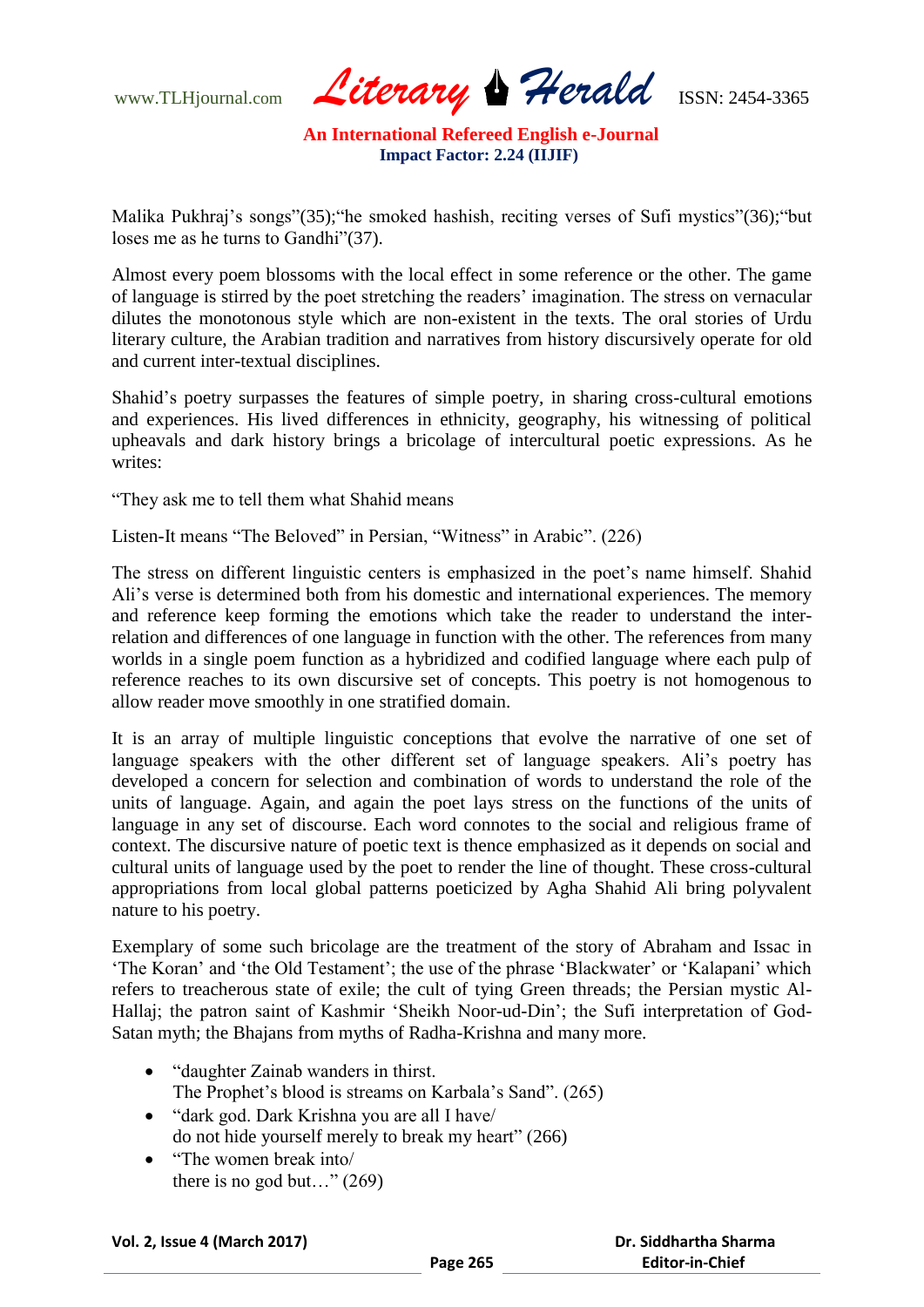www.TLHjournal.com *Literary Herald*ISSN: 2454-3365

- "But whom the news has reached in the Valley of Death" (272)
- $\bullet$  "My father is in Persian reciting Hafiz of Shiraz, that 'Nothing in this world is without terrible barriers/ Except love, but only when it begins". (276)
- "This is death? This fire of separation? This is survival?" (286)
- "and for love's first story:/ God and Satan Iblis, first monotheist" (289)

Such citations express Ali"s interplay suggestive of discourses that move reader to extrapoetic notions. "In the drive for reinvention at a time when generic boundaries and hierarchies were increasingly unstable, when incipient globalization was relatively aesthetic and spiritual paradigms, when poetry had grown increasingly specialized and its cultural prestige was imperiled, poets drew- strength by hybridizing the verse with the formal and linguistic possibilities of the novel, journalism, song, religious discourse, the visual arts and commerce, science, and so forth". (10)

In his book, *The Half-Inch Himalayas* we see the speaker is sharing Urdu phrases in communicating about the news of home being far away from the home itself. Ali brings the waving notion of 'Hindutva' in his poem 'A Butcher'; relates from United States the couplet of Ghalib with the Butcher in Kashmir. The linguistic community that the poet shares with the Butcher transgresses the political upheavals faced by the Butcher and the national boundaries resisting the poet. Writes Agha Shahid Ali,

"I smile and quote

a Ghalib line; he completes

the couplet, smiles,

quotes a Mir line. I complete

the couplet."  $(47-48)$ 

The Butcher and the poet share a set of implicit expectation in order to complete the couplet pertaining to the famous singers of their linguistic circle. It is a very natural manner of expression that could be perceived by any passing reader. Famous verses and songs nowhere restrict to boundaries of caste, class and region. It is supportive of integral sentiment shared and acknowledged by group of people belonging to linguistic circles. The interactions between the two speakers address to the common framework of linguistic and cultural conventions.

The legacy of language is shared, explored and celebrated by the poet in his mentioning of the emotions where he carries the idea that using language, the land was always deeply remembered. Language appeared as the poet"s medium of association. It turned out to be the expression of his regional affiliation. A single verse written by Ali is simultaneously literary, historical, wavering post modernity, stemming global-local visions. The picture of crossculture (Hindu- Islam- Christian), art (Poetry, Form and Music) and heritage (Ghazal) result in mutation of Shahid"s poetics. There is indulgence and divulgence in Shahid Ali"s hybrid verse. It indulges in the fathoms of each noted myth, unacknowledged form and divulges in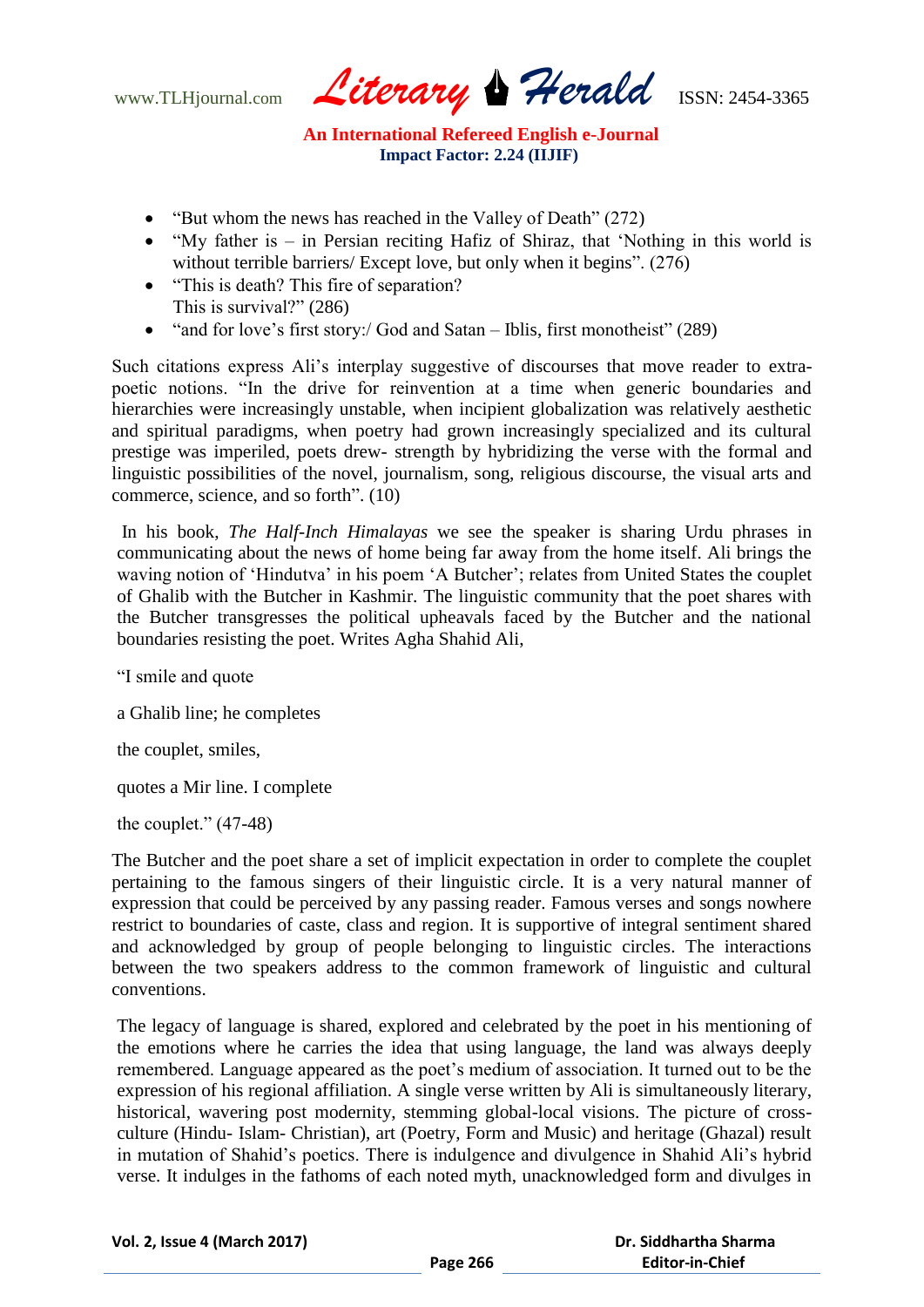www.TLHjournal.com *Literary Herald*ISSN: 2454-3365

creation of recognizing poetry much ahead of canonical and aesthetic representations. It is heterogeneous with everyday speeches, regional, codes, utterances and in the responses to those utterances. Ali"s poetry notably indulges in other forms of writing such as letters, memoirs, a radio program, historical facts and so forth. In this respect, Majumdar maintains, "…Ali re-stiches the discourse of "otherness" by cutting down the repressive walls of monolithic, static national identity. In this way, he admits a rich embroidery of cultural contexts from the tales and legends of Habba Khatun to the tale of Noah"s Ark, from Muharram in Srinagar to the Norwegian hostage Hans Christian Ostro"s cruel killing by Kashmiri militants. Besides plurality of readings, these polyphonic dimensions of his texts investigate the contemporaneity of the ever-wandering nomad's mixed allegiance throughout the world". (Majumdar, 182).

The reader in Ali's poems moves with the character which could be – the characterization of a language, a neighbor, a myth, lines from English or Urdu poet, a newspaper headline or an incident. With each and any of these characters is the story attached to it that the poet narrates to the reader. Whether it is 'Purana Quila' or 'Amherest', the poet's univocal progression of story is read and related with the others. Thus, the reader often witnesses a character and a plot creating a psychological impact that holds the reader for the successive events. Therefore, every poem could be read and analyzed in a heterogeneous polyglot space of multicultural layering.

Thus, Ali raises awareness for cultural belongingness in the form of breaks and divergence in which he delves in and out, in his art of writing poetry. In doing this he is concerned with every aspect of Urdu language- its cultural past and its functional present. The poet's objective in his hybridization of English- Urdu words in his poems brings two-fold perspective. One, that it is an introduction to the foreign reader, by the poet about the richness and vivacity of a culturally driven language system, relevant since pre-modern era. In doing this, the poet celebrates cultural plurality. Secondly, that such imprint of English-Urdu combination as recorded by Agha Shahid Ali questions the Indian reader to ask and reason by themselves the breaks and voids faced by many such languages of Indian region, and instigate the role of reader to bridge the same. Therefore the poetic artifice of Agha Shahid Ali emphasizes the role and the play of different languages and culture to create a new space of self expression.

## **Works Cited:**

Ali, Agha Shahid. *The Veiled Suite: The Collected Poems*. Penguin Books India.2010, Print.

---. "Cracked Portraits". *The Veiled Suite: The Collected Poems*. Penguin Books India.2010. Print, pp. 35-36-37

---. "A Butcher". *The Veiled Suite: The Collected Poems*. Penguin Books India. 2010.Print, pp. 47-48.

---. "Ghazal". *The Veiled Suite: The Collected Poems*. Penguin Books India. 2010.Print, pp. 229.